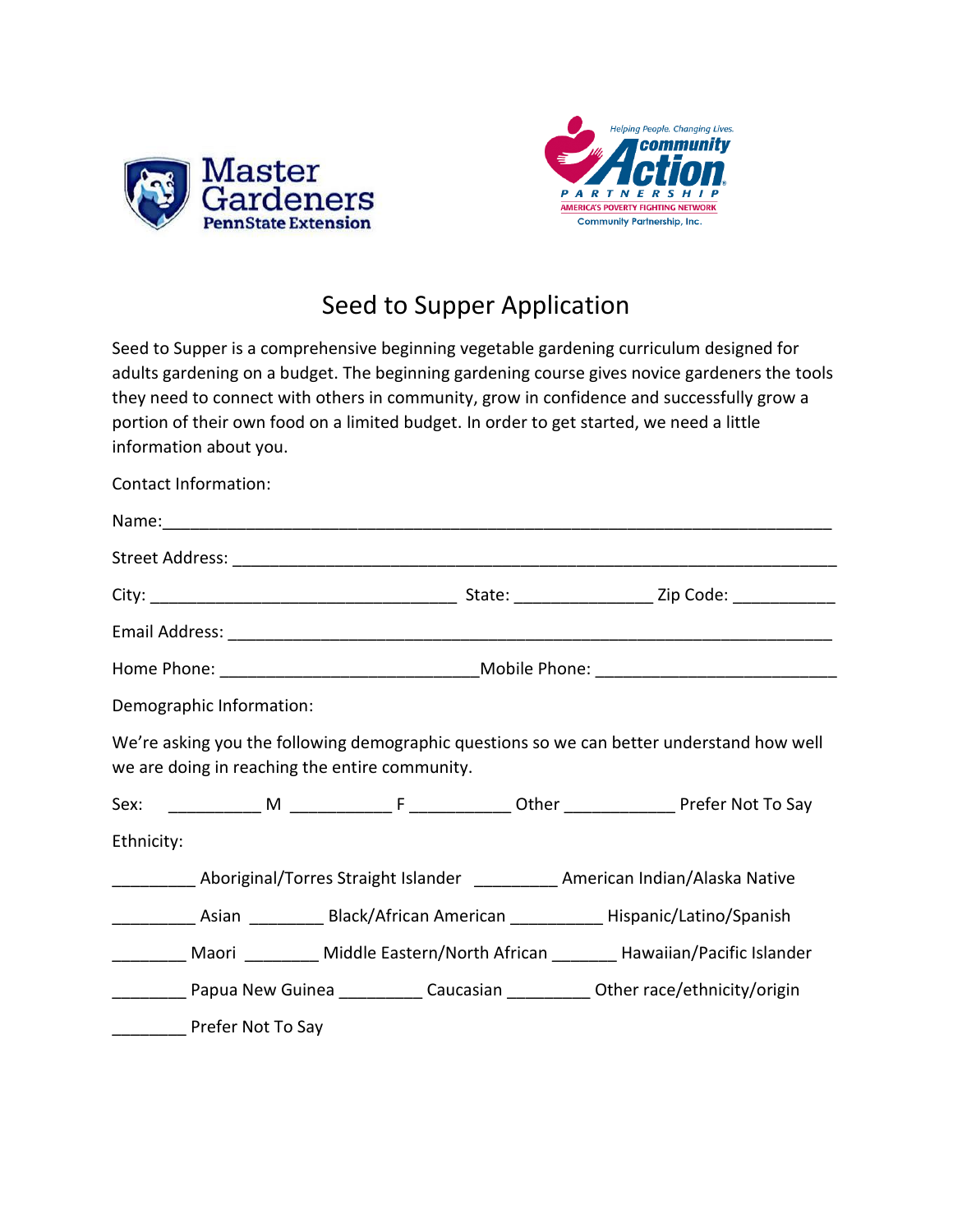| Which of the following best describes your age group?            |                                                                                                                                                                                                                                                                 |                                                                                                                                                                                                                |
|------------------------------------------------------------------|-----------------------------------------------------------------------------------------------------------------------------------------------------------------------------------------------------------------------------------------------------------------|----------------------------------------------------------------------------------------------------------------------------------------------------------------------------------------------------------------|
|                                                                  | _____________ Under 18 years old _____________ 18-24 years old ___________ 25-44 years old                                                                                                                                                                      |                                                                                                                                                                                                                |
|                                                                  | _____________ 45-64 years old _____________ 65 years or older ______________ Prefer Not To Say                                                                                                                                                                  |                                                                                                                                                                                                                |
|                                                                  | Which of the following best describes your educational level?                                                                                                                                                                                                   |                                                                                                                                                                                                                |
|                                                                  | _________ Some high school ________ High School Diploma or GED ________ Some college                                                                                                                                                                            |                                                                                                                                                                                                                |
|                                                                  | __________ Associate's Degree __________ Bachelor's Degree _________ Master's Degree                                                                                                                                                                            |                                                                                                                                                                                                                |
|                                                                  | __________ Professional Degree (eg. MD/JD, etc.) _________ Doctorate Degree (eg. ED/PhD)                                                                                                                                                                        |                                                                                                                                                                                                                |
| <b>Example 2 Prefer Not To Answer</b>                            |                                                                                                                                                                                                                                                                 |                                                                                                                                                                                                                |
| ______________ Prefer Not To Say                                 | Which of the following best describes your employment status?<br>___________ Employed Full Time ____________ Employed Part-Time ____________ Unemployed<br>________________Self-Employed Full Time ______________Self-Employed Part-Time _______________Retired |                                                                                                                                                                                                                |
| Have you ever served in the military?                            |                                                                                                                                                                                                                                                                 |                                                                                                                                                                                                                |
| ____________ Yes ___________ No ____________ Prefer Not To Say   |                                                                                                                                                                                                                                                                 |                                                                                                                                                                                                                |
|                                                                  |                                                                                                                                                                                                                                                                 | Do you have a physical or mental impairment which substantially limits you in one or more major life<br>activity; or have a record of having such an impairment; or are regarded as having such an impairment? |
| __________ Yes _____________ No ______________ Prefer Not To Say |                                                                                                                                                                                                                                                                 |                                                                                                                                                                                                                |

How many people live in your household? \_\_\_\_\_\_\_\_\_\_\_\_\_\_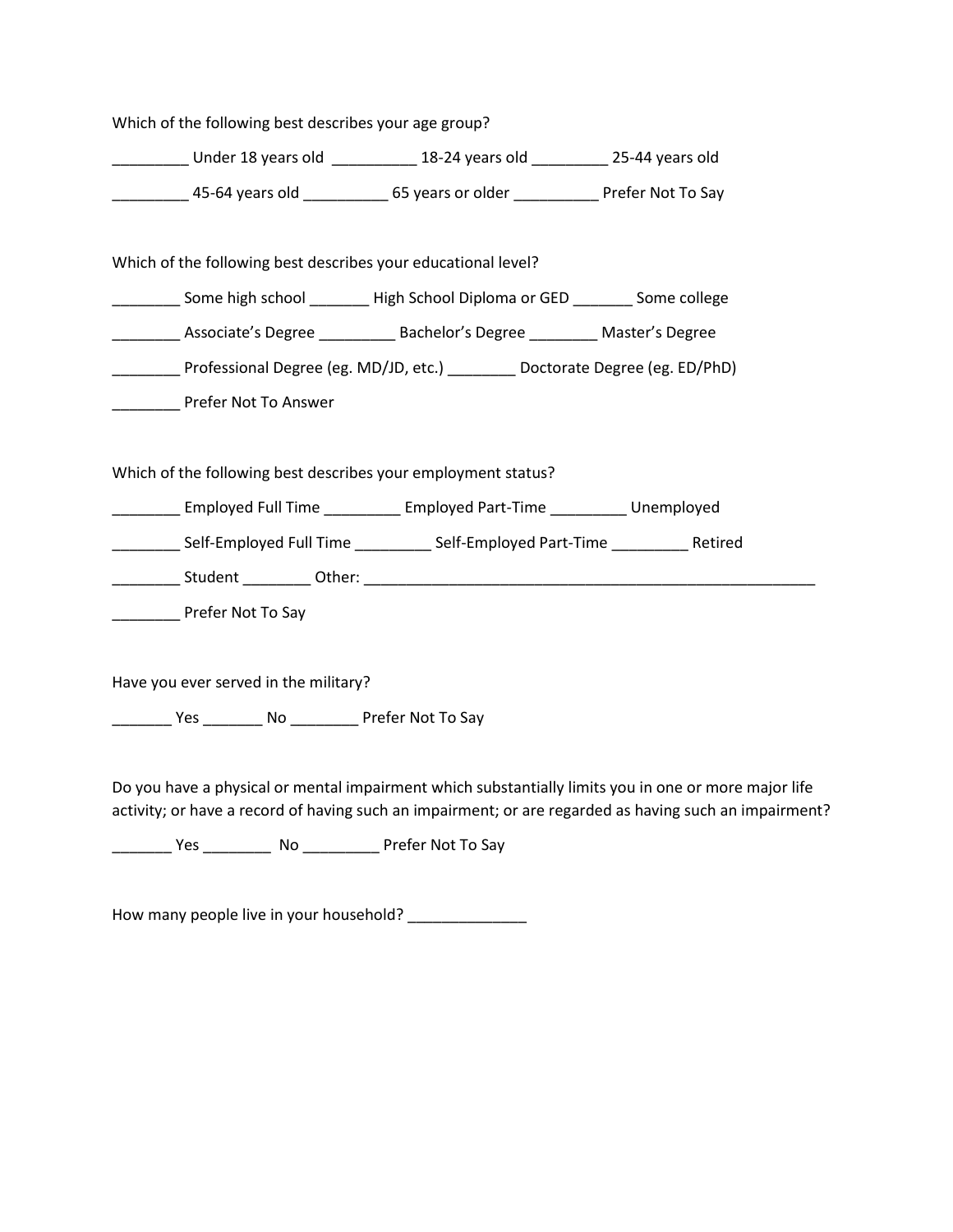Participation in Seed to Supper is limited to individuals/households with household incomes at 125% or below of the Federal Poverty Guidelines. Does your household income fall at or below the income limits below, based on your family size? If accepted into the program, you will be required to provide copies of all household income.



## Gardening Experience

Please tell us a little about any gardening experience you may have (no experience is necessary for this program).

\_\_\_\_\_\_\_\_\_\_\_\_\_\_\_\_\_\_\_\_\_\_\_\_\_\_\_\_\_\_\_\_\_\_\_\_\_\_\_\_\_\_\_\_\_\_\_\_\_\_\_\_\_\_\_\_\_\_\_\_\_\_\_\_\_\_\_\_\_\_\_\_\_\_\_\_\_\_\_\_\_\_\_

\_\_\_\_\_\_\_\_\_\_\_\_\_\_\_\_\_\_\_\_\_\_\_\_\_\_\_\_\_\_\_\_\_\_\_\_\_\_\_\_\_\_\_\_\_\_\_\_\_\_\_\_\_\_\_\_\_\_\_\_\_\_\_\_\_\_\_\_\_\_\_\_\_\_\_\_\_\_\_\_\_\_\_

Years of gardening experience \_\_\_\_\_\_\_\_\_\_\_\_\_\_\_\_

Please list any training or work experience in horticulture or related fields

Which of the following session times would work best for you? (Select all that apply).

\_\_\_\_\_\_\_\_\_\_ Weekdays

\_\_\_\_\_\_\_\_\_\_ Weeknights

\_\_\_\_\_\_\_\_\_\_ Weekends

\_\_\_\_\_\_\_\_\_\_ Other: \_\_\_\_\_\_\_\_\_\_\_\_\_\_\_\_\_\_\_\_\_\_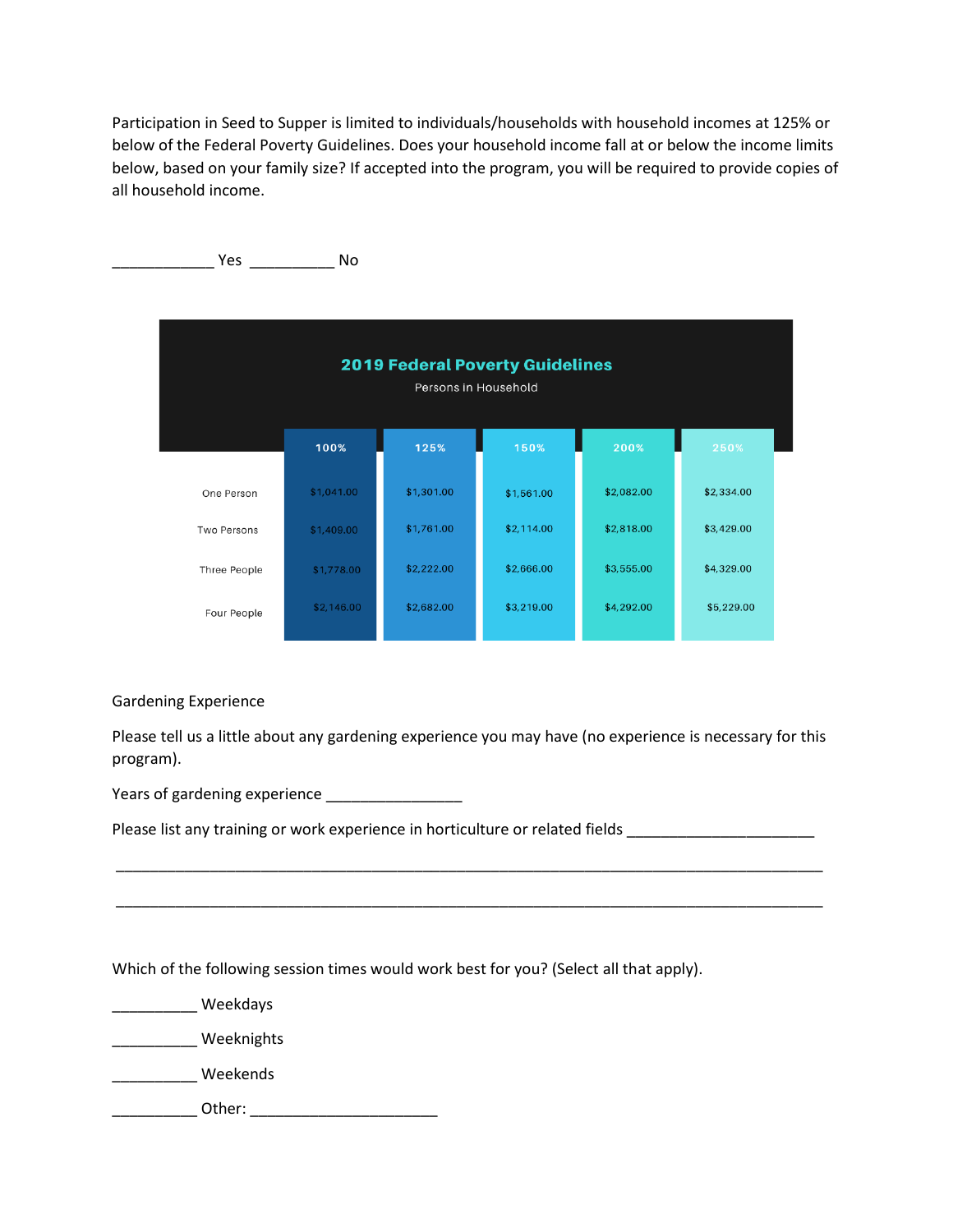Expectations for program participants are as follows:

Program Participants:

- Attend 5-6 session S2S course. (All sessions are free!)
- At completion of course, receive a print copy of the Pennsylvania Seed to Supper curriculum.
- Learn about building healthy soils, planning, planting, caring for and harvesting your garden.
- Enjoy nutritious recipes provided by course facilitators.
- Participate in regular check-ins over the course of the summer growing season and in pre-and post-program evaluation activities.

\_\_\_\_\_\_\_\_\_\_\_ I agree

Tell us a little bit about why you want to participate in this program.

## Applicant Agreements

\_\_\_\_\_\_\_\_\_\_\_\_\_\_\_\_\_\_\_\_\_\_\_\_\_\_\_\_\_\_\_\_\_\_\_\_\_\_\_\_\_\_\_\_\_\_\_\_\_\_\_\_\_\_\_\_\_\_\_\_\_\_\_\_\_\_\_\_\_\_\_\_\_\_\_\_\_\_\_\_\_\_\_\_\_ \_\_\_\_\_\_\_\_\_\_\_\_\_\_\_\_\_\_\_\_\_\_\_\_\_\_\_\_\_\_\_\_\_\_\_\_\_\_\_\_\_\_\_\_\_\_\_\_\_\_\_\_\_\_\_\_\_\_\_\_\_\_\_\_\_\_\_\_\_\_\_\_\_\_\_\_\_\_\_\_\_\_\_\_\_ \_\_\_\_\_\_\_\_\_\_\_\_\_\_\_\_\_\_\_\_\_\_\_\_\_\_\_\_\_\_\_\_\_\_\_\_\_\_\_\_\_\_\_\_\_\_\_\_\_\_\_\_\_\_\_\_\_\_\_\_\_\_\_\_\_\_\_\_\_\_\_\_\_\_\_\_\_\_\_\_\_\_\_\_\_ \_\_\_\_\_\_\_\_\_\_\_\_\_\_\_\_\_\_\_\_\_\_\_\_\_\_\_\_\_\_\_\_\_\_\_\_\_\_\_\_\_\_\_\_\_\_\_\_\_\_\_\_\_\_\_\_\_\_\_\_\_\_\_\_\_\_\_\_\_\_\_\_\_\_\_\_\_\_\_\_\_\_\_\_\_

I understand that the facilitators of Community Partnership, Inc. and Penn State Extension rely upon the active participation and assistance of local volunteers in order to effectively operate the program. These volunteers include, but are not limited to, mentors and speakers. I further understand that the course most effective when participants are willing to freely share experiences and advice with one another during the course of the program. In order to encourage these vital contributions, as well as those of program staff and facilitators, I hereby release, discharge, and hold harmless Community Partnership, Penn State Extension program staff, facilitators, volunteers, and fellow participants from any and all claims, demands, or causes of action that I may hereafter have based upon the advice provided during the program.

\_\_\_\_\_\_\_\_\_ I agree

I do hereby give permission to Community Partnership, Inc. and Penn State Extension, its agents, and others working under its authority, full and free use of video/photographs containing my image/likeness. I understand these images may be used for promotional, news, research, and/or educational purposes. I hereby release, discharge, and hold harmless Community Partnership, Inc. and Penn State Extension and its agents from any and all claims, demands, or causes of action that I may hereafter have by reason of anything contained in the photographs or video. I do further certify that I am either of legal age, or possess full legal capacity to execute the foregoing authorization and release.

\_\_\_\_\_\_\_\_ I agree